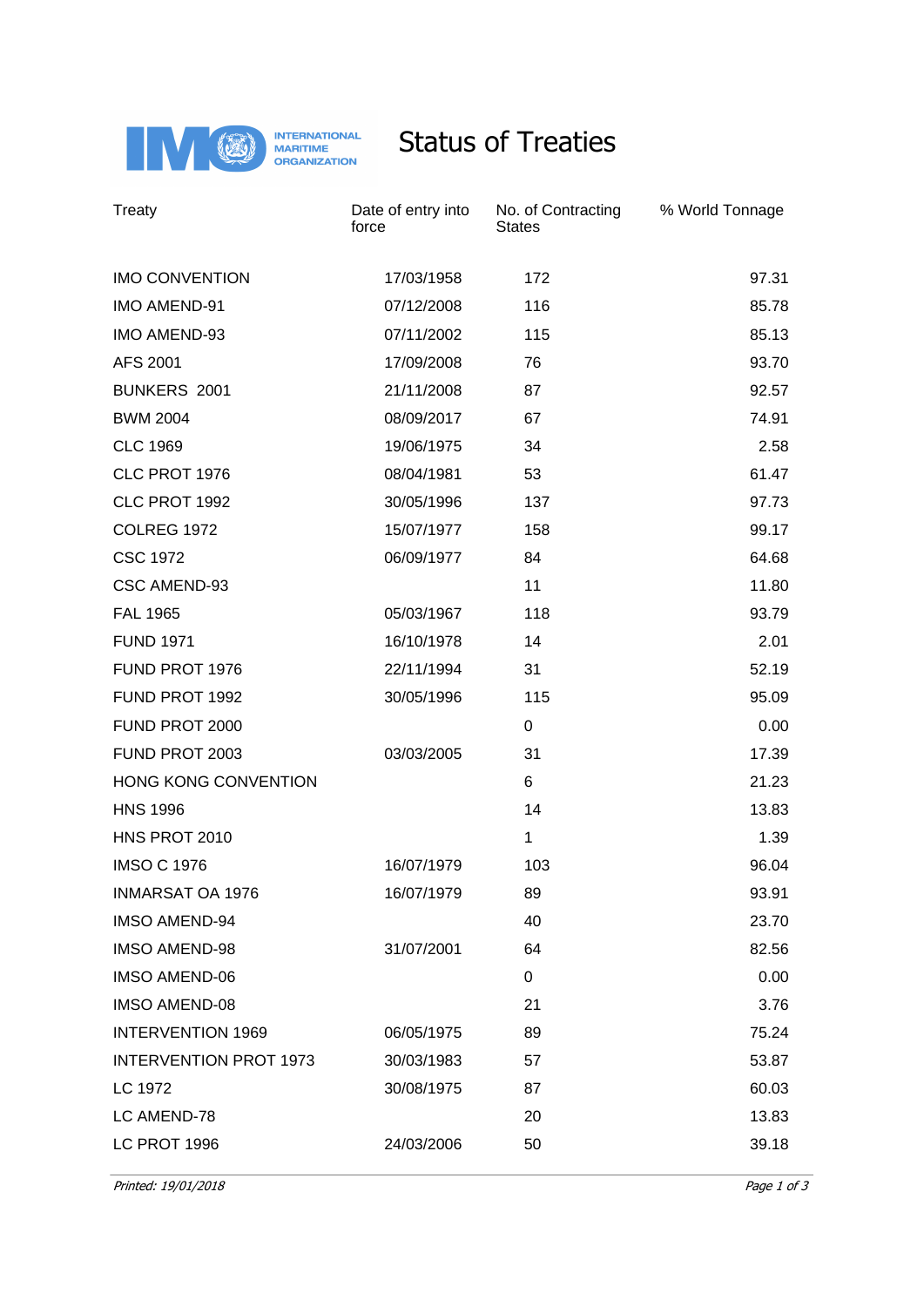

## Status of Treaties

| LL 1966                            | 21/07/1968 | 161 | 99.16 |
|------------------------------------|------------|-----|-------|
| LL PROT 1988                       | 03/02/2000 | 106 | 97.08 |
| <b>LLMC 1976</b>                   | 01/12/1986 | 53  | 55.81 |
| LLMC PROT 1996                     | 13/05/2004 | 54  | 59.88 |
| MARPOL 1973/1978                   | 02/10/1983 | 155 | 99.14 |
| <b>MARPOL ANNEX III</b>            | 01/07/1992 | 147 | 98.54 |
| <b>MARPOL ANNEX IV</b>             | 27/09/2003 | 141 | 96.28 |
| <b>MARPOL ANNEX V</b>              | 31/12/1988 | 152 | 98.72 |
| MARPOL PROT 1997                   | 19/05/2005 | 89  | 96.18 |
| NAIROBI WRC 2007                   | 14/04/2015 | 40  | 72.59 |
| NUCLEAR 1971                       | 15/07/1975 | 17  | 17.93 |
| <b>OPRC 1990</b>                   | 13/05/1995 | 112 | 75.33 |
| OPRC/HNS 2000                      | 14/06/2007 | 39  | 50.55 |
| PAL 1974                           | 28/04/1987 | 25  | 32.19 |
| PAL PROT 1976                      | 30/04/1989 | 17  | 31.91 |
| PAL PROT 1990                      |            | 3   | 0.24  |
| PAL PROT 2002                      | 23/04/2014 | 28  | 44.41 |
| SALVAGE 1989                       | 14/07/1996 | 70  | 52.41 |
| <b>SAR 1979</b>                    | 22/06/1985 | 111 | 80.79 |
| SFV PROT 1993                      |            | 17  | 17.65 |
| <b>CAPE TOWN AGREEMENT</b><br>2012 |            | 8   | 4.09  |
| <b>SOLAS 1974</b>                  | 25/05/1980 | 163 | 99.17 |
| SOLAS PROT 1978                    | 01/05/1981 | 120 | 97.56 |
| SOLAS PROT 1988                    | 03/02/2000 | 113 | 97.18 |
| SOLAS AGR 1996                     | 01/04/1997 | 12  | 5.58  |
| <b>STCW 1978</b>                   | 28/04/1984 | 162 | 99.18 |
| <b>STCW-F 1995</b>                 | 29/09/2012 | 21  | 5.14  |
| <b>STP 1971</b>                    | 02/01/1974 | 18  | 23.55 |
| SPACE STP 1973                     | 02/06/1977 | 17  | 23.18 |
| <b>SUA 1988</b>                    | 01/03/1992 | 166 | 95.16 |
| SUA PROT 1988                      | 01/03/1992 | 156 | 94.80 |
| <b>SUA 2005</b>                    | 28/07/2010 | 41  | 39.06 |
| SUA PROT 2005                      | 28/07/2010 | 35  | 38.17 |